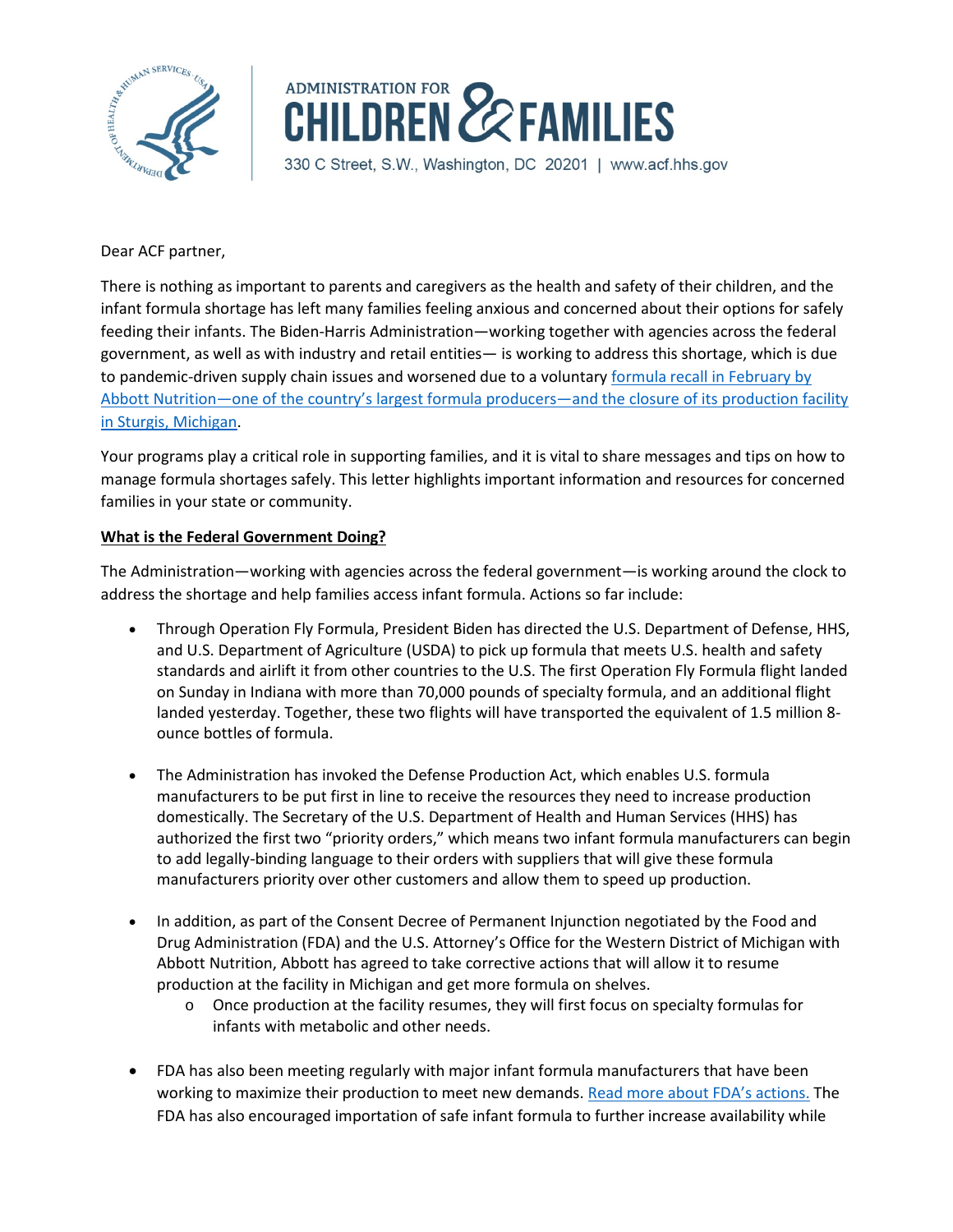protecting the health of infants. For example, [the U.K.'s Kendal Nutricare will](https://www.fda.gov/news-events/press-announcements/fda-flexibilities-yield-millions-cans-additional-infant-formula-coming-months-increase-supply) send about 2 million [cans of formula to the U.S.,](https://www.fda.gov/news-events/press-announcements/fda-flexibilities-yield-millions-cans-additional-infant-formula-coming-months-increase-supply) which will land on U.S. store shelves beginning in June.

• **USDA's Food and Nutrition Service** has offered flexibilities to WIC state agencies across the country, including tribes and territories, granting them [waivers](https://www.usda.gov/media/press-releases/2022/05/13/usda-continues-urgent-actions-address-infant-formula-shortage) that allow stores to exchange recalled baby formula purchased with WIC benefits, allow certain WIC participants to receive a different brand of formula without a doctor's note, and allow WIC recipients to use their WIC benefits on a wider variety of products so that if certain sizes or types of formula are out of stock, they can use their benefits on those that are in stock. USDA has issued more than 200 waivers to give states maximum flexibility in their WIC programs so they can help families get the safe formula they need.

## **What Should We Tell Families?**

Here are some key messages for families:

- **Never dilute formula.** Diluting infant formula with water or other liquids can be dangerous and even life-threatening for babies, leading to a serious nutritional deficit and health issues.
- **Avoid homemade formula.** Homemade formulas often lack or have inadequate amounts of critical nutrients, and are not safe for infants.
- **Follow the American Academy of Pediatrics' guidance to understand whether cow's milk is appropriate. Whether it is appropriate to** [feed your baby whole cow's milk](https://healthychildren.org/English/tips-tools/ask-the-pediatrician/Pages/Are-there-shortages-of-infant-formula-due-to-COVID-19.aspx?_ga=2.101801289.913223327.1652738083-1851693425.1652738083&_gl=1*1uo5bux*_ga*MTg1MTY5MzQyNS4xNjUyNzM4MDgz*_ga_FD9D3XZVQQ*MTY1MjczODA4Mi4xLjAuMTY1MjczODA4Mi4w) varies by age and other considerations. Consult your child's pediatrician or the American Academy of Pediatrics for the latest information.
- **Use of substitute formulas is OK most of the time.** For most babies, if their regular brand of formula is not currently available, it is OK to substitute with a similar version. If you have questions about which formula is acceptable, or if you are still having difficulty finding formula, contact your child's pediatric provider or [WIC clinic.](https://www.signupwic.com/)
- **Talk to your pediatrician about introducing complementary foods by 6 months** (and no earlier than 4 months). Learn more [here.](https://www.myplate.gov/life-stages/infants)
- **Talk to your doctor.** Consult your child's pediatrician if your baby or child requires a specialized formula and you need a recommendation for a comparable formula to use. Health care providers can also submit an urgent request for specialized formula to Abbott, a primary formula manufacturer. Abbott is releasing some specialty and metabolic formulas on a case-by-case basis.

Families can contact their [nearest Community Action agency,](https://communityactionpartnership.com/find-a-cap/) which may be able to provide formula or connect them with a local agency with formula in stock.

**Administration for Children and Families** | www.acf.hhs.gov